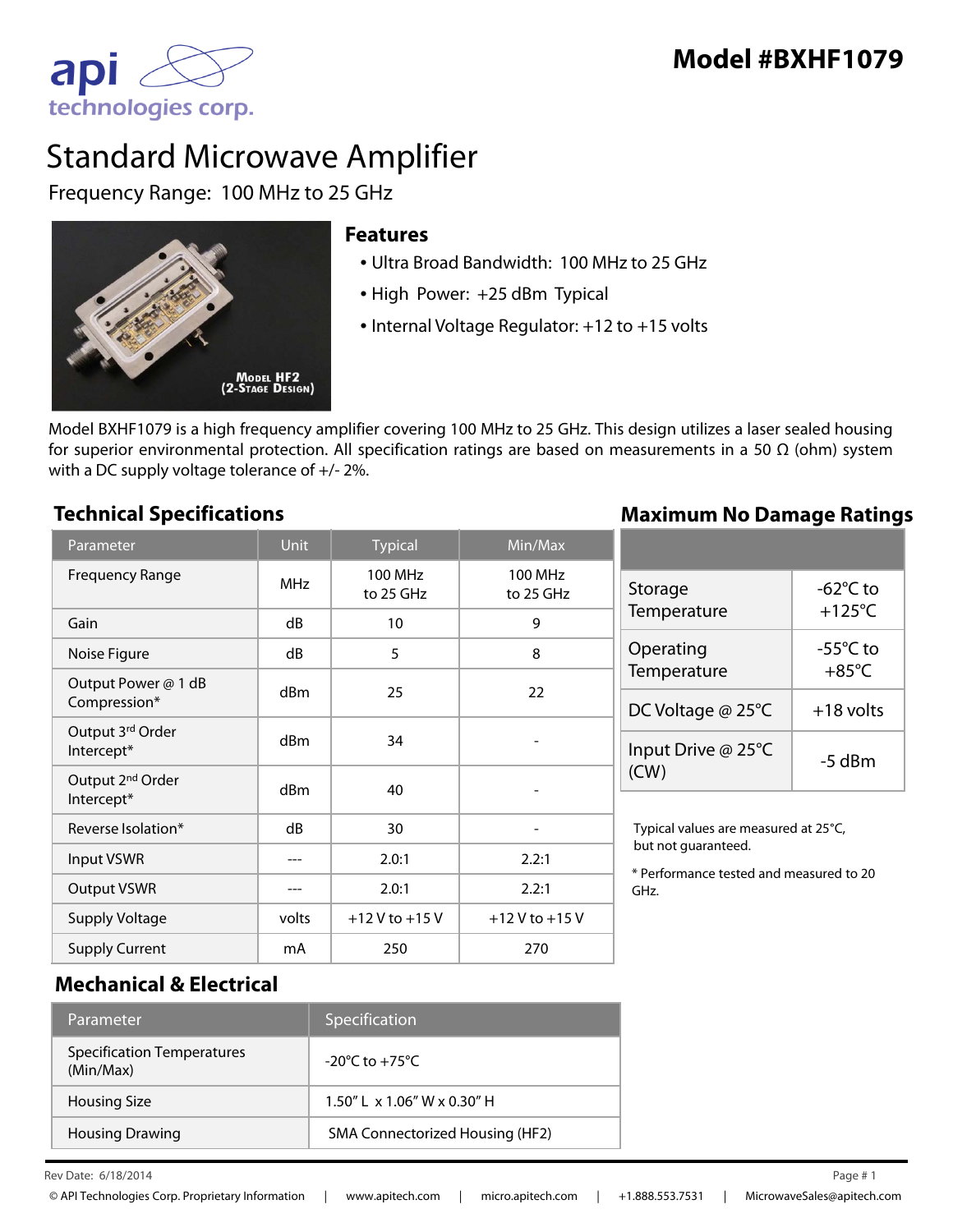# **Model #BXHF1079**

# **Typical Performance Graphs**

### **Gain (dB)**



#### Frequency (GHz) Noise (dB)  $\overline{0}$ 1 2 3 4 5 6 7 8 9 10 2 4 6 8 10 12 14 16 18 20



### **Reverse Isolation (dB)**

**Noise Figure (dB)**







#### $\mathsf{Rev}\,\mathsf{Date:}\;6/18/2014$  Page # 2

6/18/2014 2